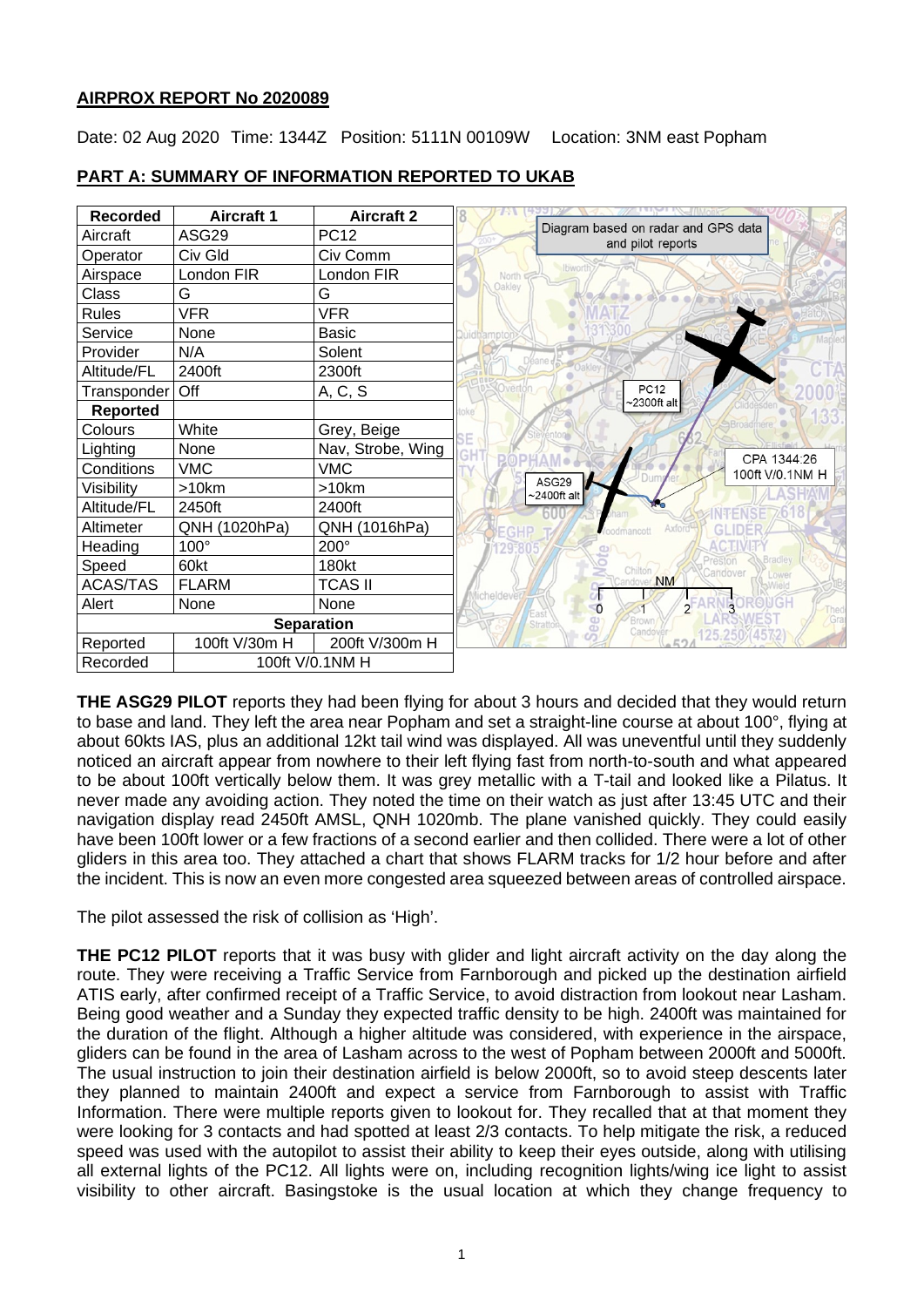Southampton which often diverts lookout momentarily as it is a single crew aircraft, however, they don't recall this being an issue at the time of the incident, they believe handover took place once passing abeam Lasham [UKAB note: handover occurred at Basingstoke, 4NM north of the Airprox location]. They believe that due to the angle of convergence of the glider it reduced their ability to spot the traffic until late. At the time the glider was seen it appeared to be routing away from their position. They believe, based on what they saw, that the glider had seen and avoided them before they made visual contact with them. Shortly after, they made visual contact with another 2 gliders above and clear of them routing away. Along with looking for other traffic reported by Farnborough LARS, they sighted 3 gliders and 3 single engine aircraft along their route on the day, so it was a busy period. From their recollection the incident glider was given as Traffic Information to them but with 'no altitude reported'. They had been prioritising looking for the incident glider as they believed they had spotted the other traffic reported to them. There were at least 5-6 reports of traffic over the course of this flight.

The pilot assessed the risk of collision as 'High'.

**THE SOLENT CONTROLLER** reports that they received notification of the Airprox on the 20<sup>th</sup> of August 2020. They have no recollection of the event.

### **Factual Background**

The weather at Odiham was recorded as follows:

METAR EGVO 021350Z AUTO 26008KT 9999 FEW050/// SCT070/// 21/10 Q1016

#### **Analysis and Investigation**

#### **NATS ATSI**

The unit was made aware that an Airprox had been filed by a glider against a PC12 aircraft, in the vicinity of Popham and Lasham, having viewed the radar replay, Solent were working the PC12. The PC12 was in the vicinity and at the reported height of the Airprox report from the glider, there was no report on Solent's frequency by either the PC12 pilot or the glider pilot. Having viewed radar and R/T replays, the PC12 had just been transferred to Solent from Farnborough one minute before the stated time on the Airprox report passing a primary contact a short time later in a position that again would fit with the Airprox report. Nothing was reported on Solent's frequency on the day. The controller was not aware of any Airprox as nothing was reported on their frequency, they did however provide the PC12 pilot with generic Traffic Information on numerous contacts in their vicinity and also passing Traffic Information on a northbound AA5 that was at a similar altitude as the PC12. This was all that the controller could do as the Airprox occurred outside controlled airspace and they weren't working any of the other traffic. The controller couldn't remember the event as they were only made aware over two weeks later that an Airprox had been filed. The PC12 pilot had also been passed generic Traffic Information by Farnborough prior to being transferred to Solent.

#### **UKAB Secretariat**

The ASG29 and PC12 pilots shared an equal responsibility for collision avoidance and not to operate in such proximity to other aircraft as to create a collision hazard. [1](#page-1-0) If the incident geometry is considered as converging then the PC1[2](#page-1-1) pilot was required to give way to the ASG29.<sup>2</sup>

The radar replay displays a primary track that corresponds with the GPS log file the ASG29 pilot provided, although it is not possible to determine this fully. The PC12 is squawking 3663. Neither aircraft alters course when the PC12 passes behind the ASG29.

<span id="page-1-0"></span><sup>1</sup> SERA.3205 Proximity.

<span id="page-1-1"></span><sup>&</sup>lt;sup>2</sup> SERA.3210 Right-of-way (c)(2) Converging.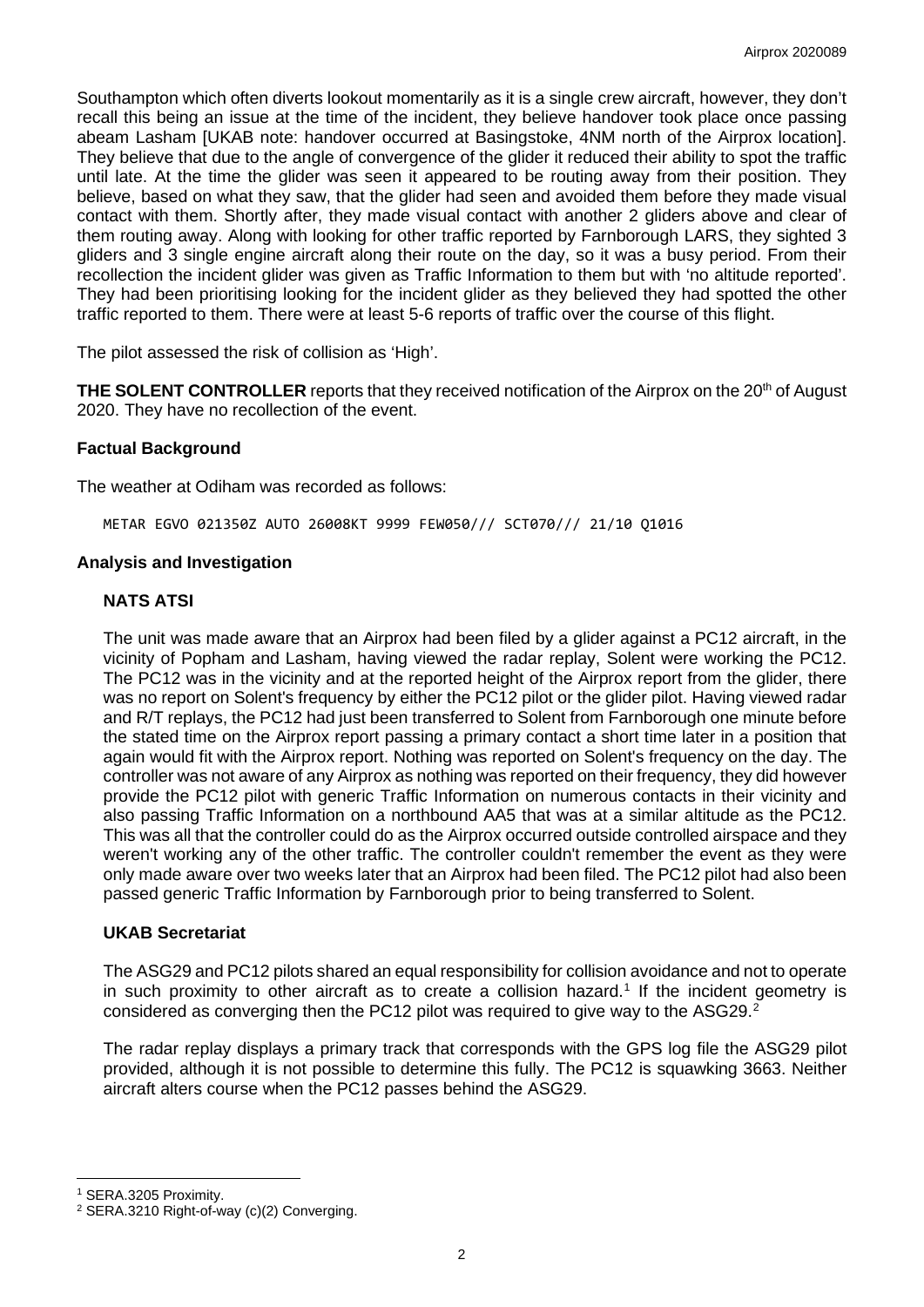

Figure 1: 1344:26 Figure 2: 1344:30 CPA

## **Comments**

## **BGA**

We are encouraged by the airmanship displayed by the PC12 crew in trying to mitigate the threat of a very busy area for all types of aircraft. It is unfortunate that the electronic warning systems were incompatible with each other.

As a very general rule-of-thumb, sailplanes returning to the circuit are more likely to be found at circuit altitude plus 1000ft for every 5NM, although high performance ones will mostly be following a shallower profile. Those local soaring or flying cross-country could be at any altitude from lowlevel up to cloud base and above.

## **Summary**

An Airprox was reported when an ASG29 Glider and a PC12 flew into proximity 3NM east of Popham at 1344Z on Sunday 2<sup>nd</sup> August 2020. Both pilots were operating under VFR in VMC, the ASG29 pilot not in receipt of a service and the PC12 pilot in receipt of a Basic Service from Solent Radar.

## **PART B: SUMMARY OF THE BOARD'S DISCUSSIONS**

Information available consisted of reports from both pilots, radar photographs/video recordings, reports from the air traffic controllers involved and reports from the appropriate operating authorities. Relevant contributory factors mentioned during the Board's discussions are highlighted within the text in bold, with the numbers referring to the Contributory Factors table displayed in Part C.

Due to the exceptional circumstances presented by the coronavirus pandemic, this incident was assessed as part of a 'virtual' UK Airprox Board meeting where members provided a combination of written contributions and dial-in/VTC comments.

The Board began by looking at the actions of both the Farnborough and Solent controllers. Initially the PC 12 was on a Traffic Service on the Farnborough frequency, the controller passed Traffic Information on a number of unknown aircraft that were visible on their radar screen. When the PC12 pilot changed to Solent Radar the pilot changed to a Basic Service. Under a Basic Service the controller is not required to pass Traffic Information unless they believe a definite risk of collision exists, nevertheless the Solent controller passed Traffic Information to the PC12 pilot on a number of unknown contacts. The Board agreed that both controllers had provided Traffic Information to the PC12 pilot to ensure they had sufficient generic situational awareness that there was a high level of activity in the area that they would be transiting through.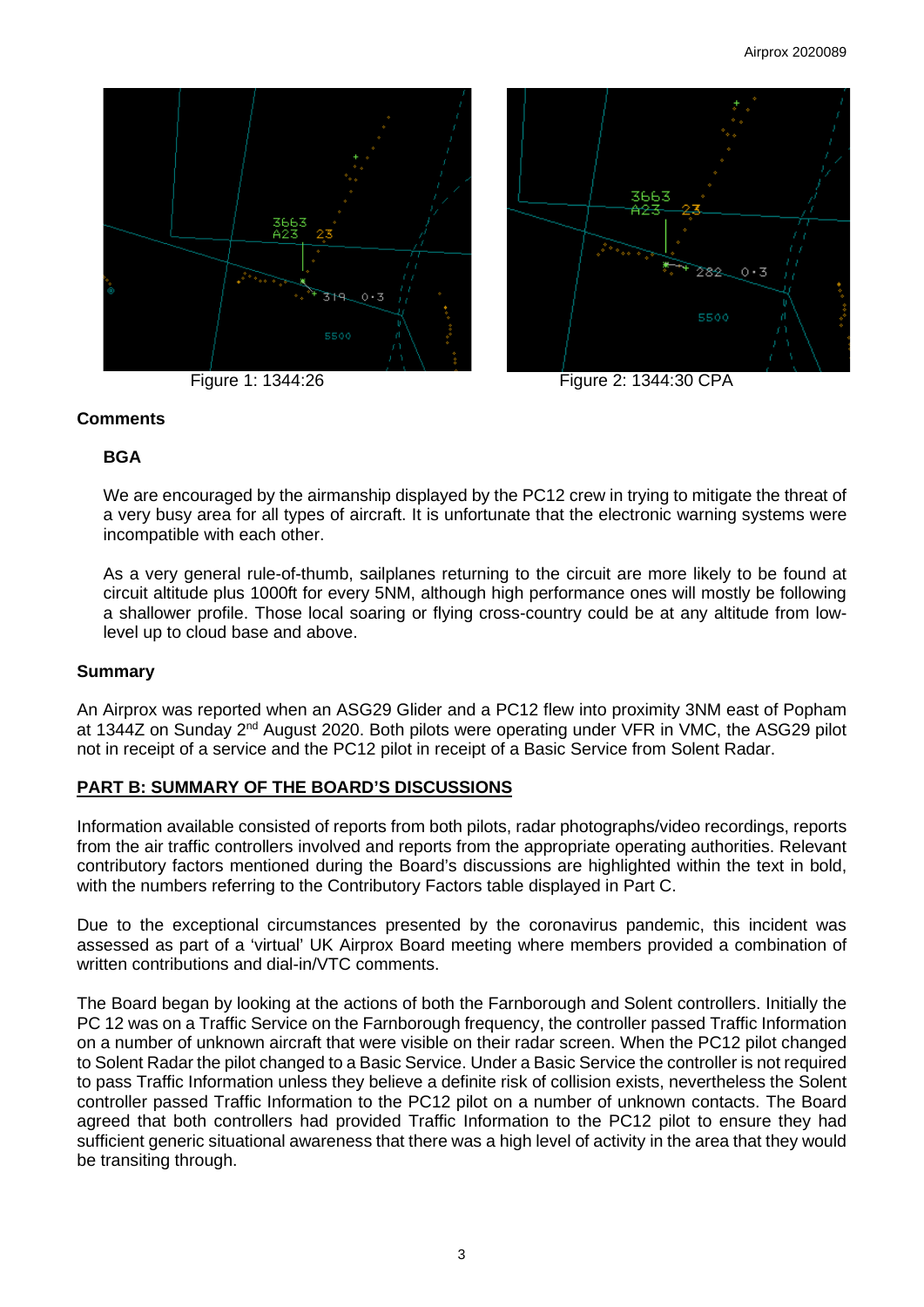Turning to the actions of the ASG29 pilot, the BGA member said that, although they did not know why the pilot had opted to select the transponder off (**CF3**) the BGA actively encourage pilots to have the system selected on whenever possible to allow both Air Traffic units and aircraft fitted with collision warning systems to utilise the information that can be gathered from a transponder to alert others of the presence of the glider. In this instance, if the ASG29 pilot had selected the transponder on, the PC12s TCAS II would have alerted the pilot of the presence of the ASG29 and, may have, provided information that would have prevented this incident. Both aircraft were fitted with an electronic warning system but, unfortunately, they were incompatible and therefore neither pilot received an alert (**CF4**).

The Board then looked at the actions of the PC12 pilot. The PC12 pilot had decided to fly the cruise at 2400ft to avoid a steep descent into their destination. Members agreed that the best course of action would have been to climb to a higher altitude to deconflict from the known glider activity as much as possible (**CF1**), the BGA member said that in the area between Popham and Lasham the majority of gliders will be at the lower levels. Members then discussed why the PC12 pilot had requested a Traffic Service from Farnborough but then accepted a Basic Service from Solent, whilst still in an area of high traffic density. A member said that due to COVID-19 staffing restrictions, Southampton had capacity issues that affect their ability to provide a full service to all aircraft. To mitigate this a system had been implemented to prioritise aircraft inbound to Southampton and operating within controlled airspace over those outside controlled airspace who were transiting through the area. Regardless, the PC12 pilot had received suitable Traffic Information from the Solent controller (**CF2**) and was looking for the numerous contacts reported to them. The GA members said that, with changes to airspace classifications in busy uncontrolled airspace, it can be noticeable that aircraft are squeezed into narrower areas which pilots should be aware of and should adjust their tactical planning to take account of the increased risk associated with these changes.

Finally, the Board turned to the risk. Neither pilot saw the other aircraft in time to affect the separation (**CF5**). Regardless the aircraft were separated by 100ft vertically and 0.1NM horizontally, the Board agreed that there was no risk of collision, a Risk Category C.

# **PART C: ASSESSMENT OF CONTRIBUTORY FACTORS AND RISK**

## Contributory Factors:

|           | 2020089                                              |                                                                       |                                                                  |  |  |  |  |  |
|-----------|------------------------------------------------------|-----------------------------------------------------------------------|------------------------------------------------------------------|--|--|--|--|--|
| <b>CF</b> | Factor                                               | <b>Description</b>                                                    | Amplification                                                    |  |  |  |  |  |
|           | <b>Flight Elements</b>                               |                                                                       |                                                                  |  |  |  |  |  |
|           | <b>• Tactical Planning and Execution</b>             |                                                                       |                                                                  |  |  |  |  |  |
|           | <b>Human Factors</b>                                 | • Flight Planning and Preparation                                     |                                                                  |  |  |  |  |  |
|           |                                                      | <b>• Situational Awareness of the Conflicting Aircraft and Action</b> |                                                                  |  |  |  |  |  |
| 2         | Contextual                                           | • Situational Awareness and Sensory<br>Events                         | Pilot had no, late or only generic, Situational Awareness        |  |  |  |  |  |
|           | • Electronic Warning System Operation and Compliance |                                                                       |                                                                  |  |  |  |  |  |
| 3         |                                                      | • Any other event                                                     | ASG29 Transponder switched off                                   |  |  |  |  |  |
| 4         | Technical                                            | • ACAS/TCAS System Failure                                            | Incompatible CWS equipment                                       |  |  |  |  |  |
|           | • See and Avoid                                      |                                                                       |                                                                  |  |  |  |  |  |
| 5.        | <b>Human Factors</b>                                 | • Monitoring of Other Aircraft                                        | Non-sighting or effectively a non-sighting by one or both pilots |  |  |  |  |  |

## Degree of Risk: C.

#### Safety Barrier Assessment<sup>[3](#page-3-0)</sup>

In assessing the effectiveness of the safety barriers associated with this incident, the Board concluded that the key factors had been that:

<span id="page-3-0"></span><sup>&</sup>lt;sup>3</sup> The UK Airprox Board scheme for assessing the Availability, Functionality and Effectiveness of safety barriers can be found on the [UKAB Website.](http://www.airproxboard.org.uk/Learn-more/Airprox-Barrier-Assessment/)